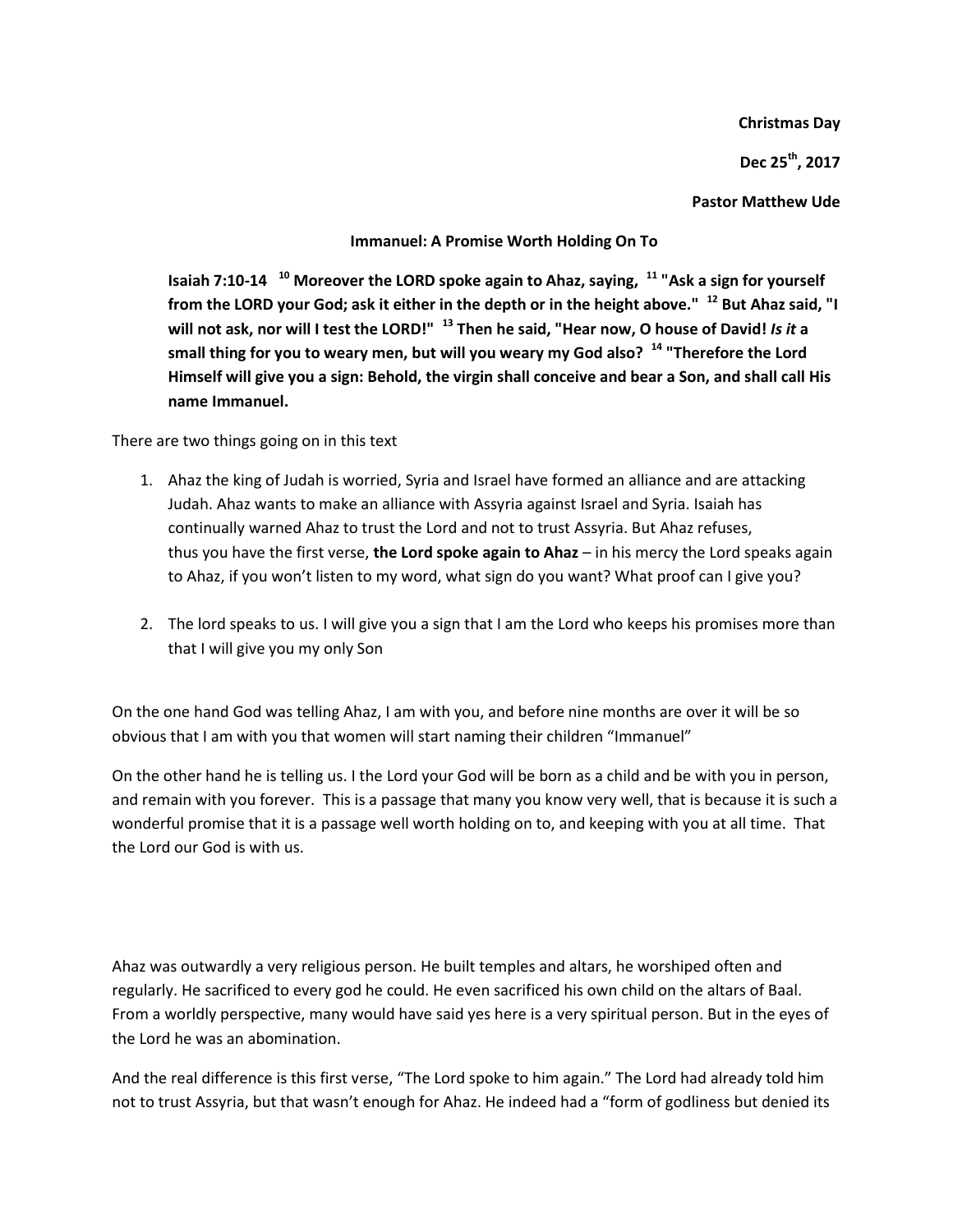power." For all his prayers, for all his sacrifices, for all his worship he didn't actually believe when God came and spoke to him personally. He didn't consider the Word of the Lord something worth holding on to.

Isn't that so much an apt description for so many people today. Even for ourselves.

So many talk about loving one another, so many will tell you merry Christmas, so many will talk about truth and doing what is right.

But the Word of God is nothing to them. They have a form of godliness but deny the power of God's word. They deny the power even of the Angels message. We often don't let the Word of God rule our life. We often think we know a better way. We often assume that we can't trust God's promise. Yes he promised to take care of me, but I have to make sure that I have enough money in the bank. I have to make sure that I get a good enough job. I have to watch out for myself.

Again we don't grasp the promise that is in that name Immanuel. We don't cling tightly to that promise that God is with us and hold it close to our hearts.

## **Ask a Sign**

In His mercy God tries again with Ahaz. You don't believe me ask any sign, any sign at all. And Ahaz responds "I will not test the Lord." He responds with scripture. Again "a form of godliness but denying its power."

To put the Lord to the test when he has not given you a promise, is indeed a sin. To say to God, I want a BMW for Christmas and if I don't get it, I'm not going to believe in you, is a sin. This is what the Pentecostals do, if the Holy Spirit is really in me, prove it, speak in tongues. God has not given a promise that all believers will speak in tongues.

On the other side we have Ahaz, to whom the Lord does give a promise but he doesn't consider the word of the Lord something worth anything. He doesn't believe this word. To refuse to believe when God has given a promise is just as sinful as demanding where God has given no promise.

## **The virgin shall conceive**

The Hebrew here is the word Alemah. This is not the normal word for virgin, the normal word is betulah. Betulah is used over 50 times and Alemah is used only 8. And so you have the modern "scholars" who act as if they know so much more than God and his word. "It doesn't mean virgin, it isn't a reference to Mary," they claim.

Again a form of godliness but denying its power. Again no faith in the Word of God.